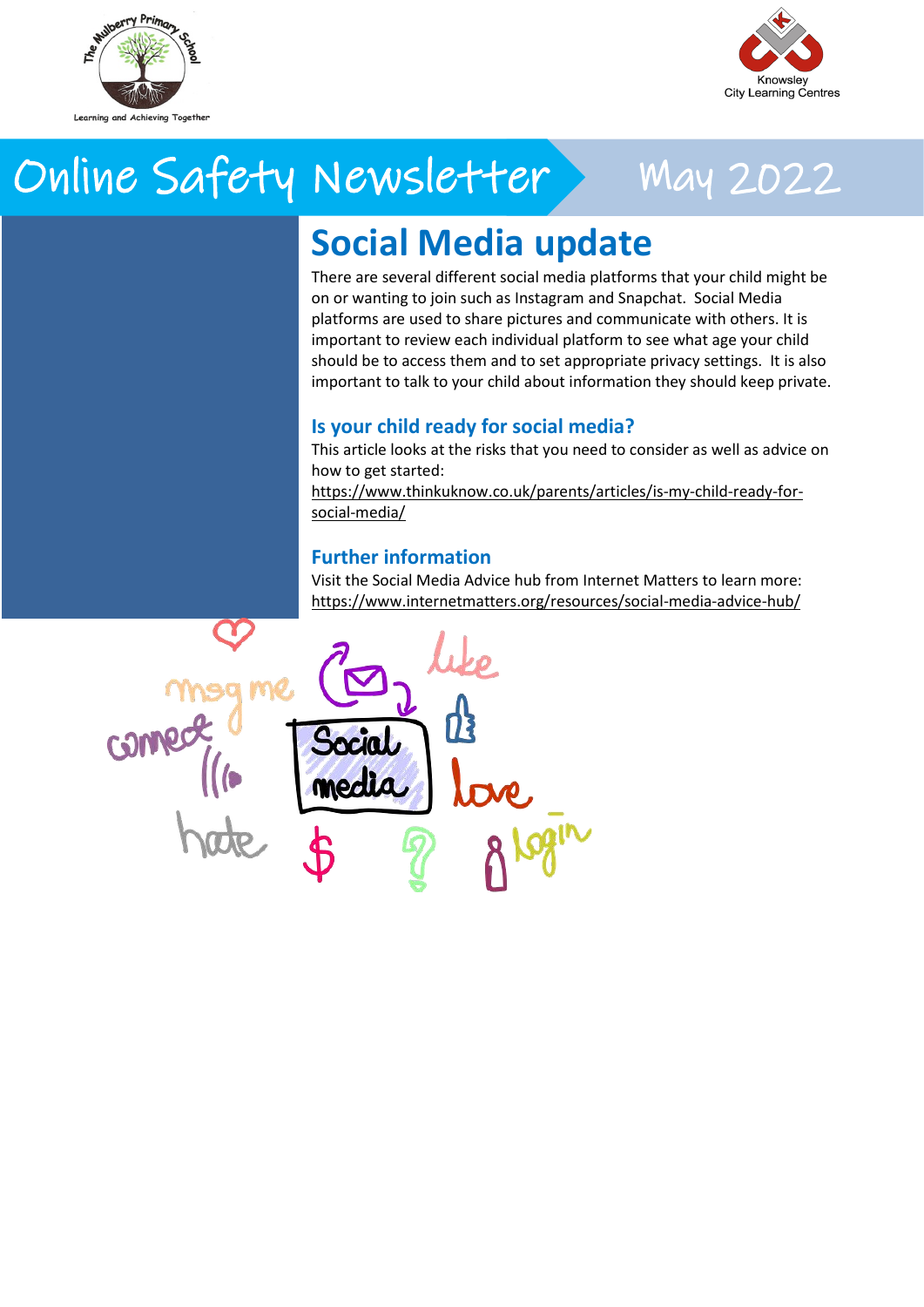### **New CyberSprinters activities (7 – 11 year olds)**

The National Cyber Security Centre have released a new set of activities and interactive stories. As well as the original CyberSprinters game [\(https://www.ncsc.gov.uk/collection/cybersprinters\)](https://www.ncsc.gov.uk/collection/cybersprinters), you can now access puzzles that you can solve with your child and read interactive stories together. These activities are available here:

[https://www.ncsc.gov.uk/collection/cybersprinters/home-activities.](https://www.ncsc.gov.uk/collection/cybersprinters/home-activities)

These resources will encourage conversations about how we can keep our information secure online. information secure online.

adverts and to think about what they are clicking on before they do and if they are unsure to either ignore them or to check with a trusted adult.

 $\mathcal{S}$  $\overline{\phantom{a}}$  for view of n TikTok ad the

Users of this guide do so a When your diletion. Invingion certainered into Current games or list on social media, they may see adverts / pop up adverts. The content in

these adverts may not always be appropriate to them, particularly if clicked on.

**Games from Childline**

Childline have created some online

It is important to talk to your child about

chines-tiktok ardian's

eping-

**Further information**

<https://www.childnet.com/help-and-advice/security/pop-ups-adverts/> ols and

y/en/gu